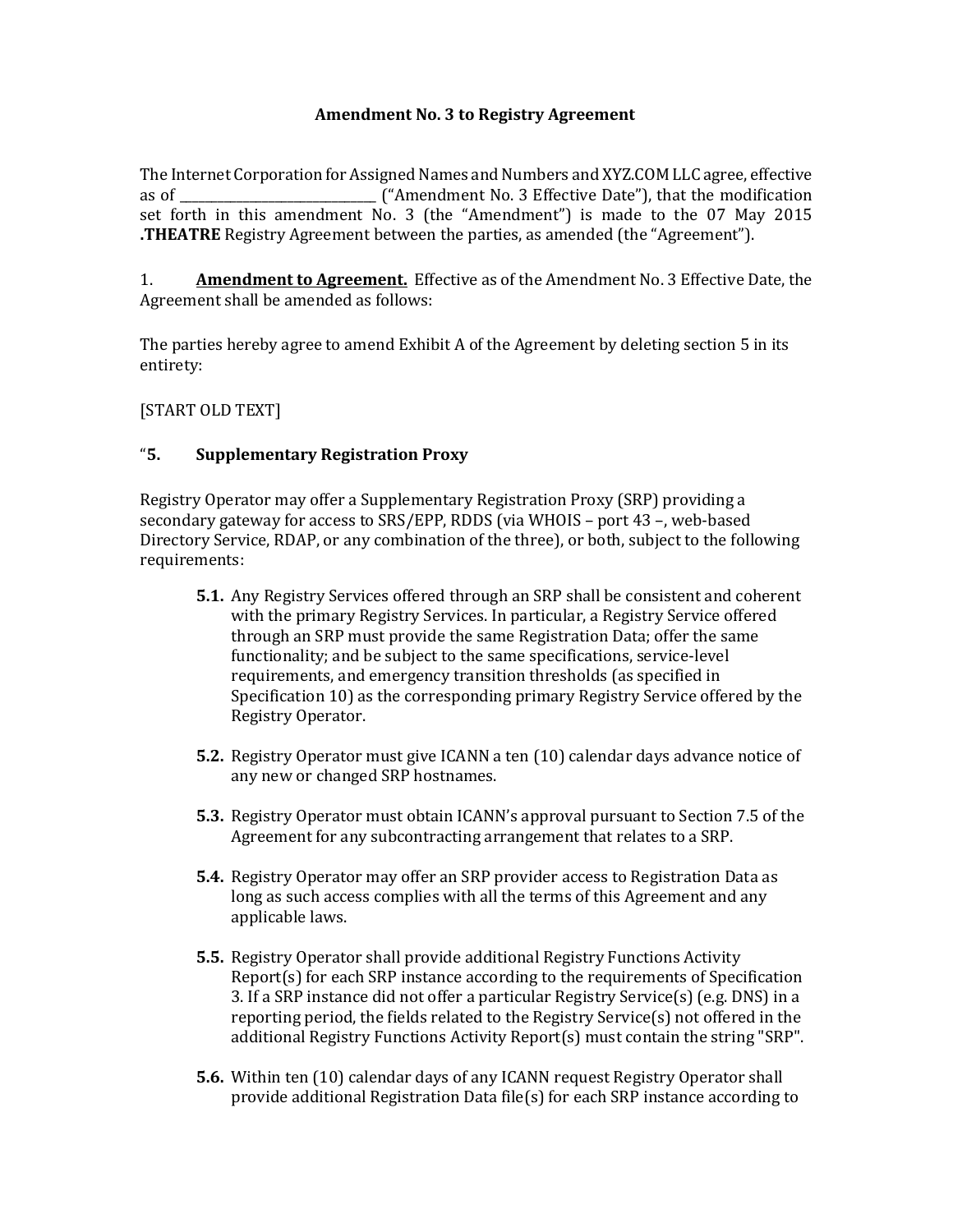the requirements of section 3.1 of Specification 4 with the data objects for which the SRP operator is allowed to process transactions in the SRS."

# [END OLD TEXT]

The parties hereby further agree to amend Exhibit A of the Agreement by replacing the deleted section above with new text as a new section 5:

## [START NEW TEXT]

### "**5. Registration Validation per Applicable Law**

Registry Operator may perform registration validation to comply with applicable local law in a given jurisdiction. The registration validation process, by which the Registry Operator subjects domain name registrations to validation, will be subject to the criteria required by the applicable local law in the jurisdiction. Domain names that are subject to the registration validation process in the subject jurisdiction that do not pass registration validation in that jurisdiction may be suspended, deleted or otherwise updated by the Registry Operator as required by applicable local law.

### **5.1 Supplementary Registration Proxy**

Registry Operator may offer a Supplementary Registration Proxy (SRP) providing a secondary gateway for access to Shared Registration System (SRS)/EPP, RDDS (via WHOIS – port 43 –, web-based Directory Service, or any combination), or both, subject to the following requirements:

- **5.1.1** Any Registry Services offered through an SRP shall be consistent and coherent with the primary Registry Services. In particular, a Registry Service offered through an SRP must provide the same Registration Data; offer the same functionality; and be subject to the same specifications, service-level requirements, and emergency transition thresholds (as specified in Specification 10) as the corresponding primary Registry Service offered by the Registry Operator.
- **5.1.2** Registry Operator must give ICANN a ten (10) calendar days advance notice of any new or changed SRP hostnames.
- **5.1.3** Registry Operator must obtain ICANN's approval pursuant to Section 7.5 of the Agreement for any subcontracting arrangement that relates to a SRP.
- **5.1.4** Registry Operator may offer an SRP provider access to Registration Data as long as such access complies with all the terms of this Agreement and any applicable laws.